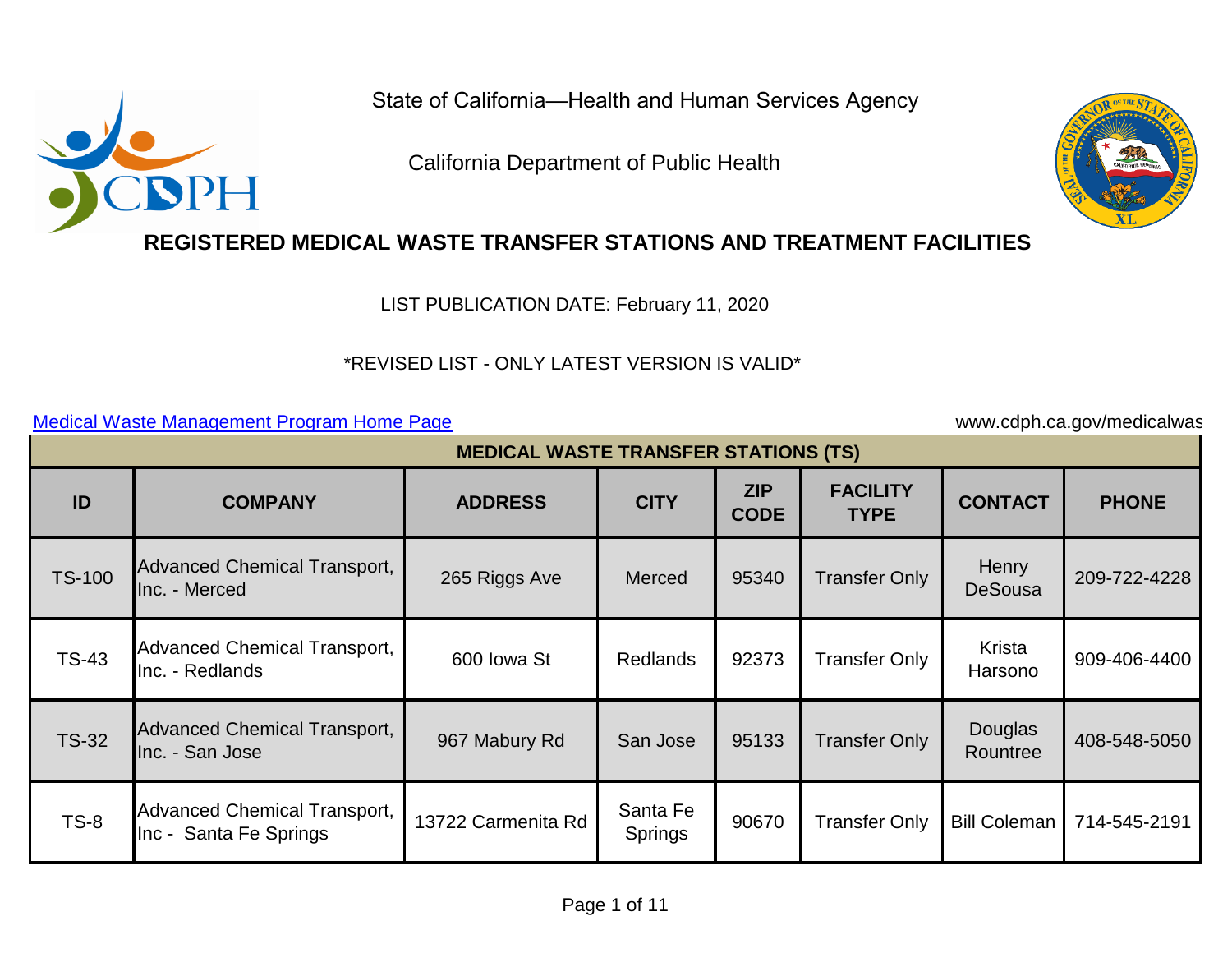| ID            | <b>COMPANY</b>                                                       | <b>ADDRESS</b>                   | <b>CITY</b>    | <b>ZIP</b><br><b>CODE</b> | <b>FACILITY</b><br><b>TYPE</b> | <b>CONTACT</b>         | <b>PHONE</b> |
|---------------|----------------------------------------------------------------------|----------------------------------|----------------|---------------------------|--------------------------------|------------------------|--------------|
| <b>TS-7</b>   | Aemerge Redpak LLC<br>Chowchilla                                     | 16457 Avenue 24, 1/2<br>Space 8  | Chowchilla     | 93610                     | <b>Transfer Only</b>           | <b>Marleen</b><br>Wood | 317-797-1600 |
| <b>TS-130</b> | All Clean, Inc                                                       | 21 Great Oaks Blvd               | San Jose       | 95119                     | <b>Transfer Only</b>           | Pat Johnson            | 408-363-3678 |
| <b>TS-99</b>  | Alliancz Transportation, Inc.<br>(ATI)                               | 28358 Constellation<br>Rd, #640  | Valencia       | 91355                     | <b>Transfer Only</b>           | Adam<br>Poladyan       | 877-633-9278 |
| <b>TS-97</b>  | <b>Altius Medical (Monterey</b><br>Sanitary Supply)                  | 1 Justin Court                   | Monterey       | 93940                     | <b>Transfer Only</b>           | Josh<br>Dalhamer       | 831-656-9101 |
| <b>TS-28</b>  | American Textile Maintenance<br>dba Medico Professional Linen        | 1667 W Washington<br><b>Blvd</b> | Los Angeles    | 90007                     | <b>Transfer Only</b>           | <b>Robert Ricci</b>    | 213-700-7763 |
| <b>TS-132</b> | <b>American Textile Maintenance</b><br>dba Medico Professional Linen | 2636 Compton Ave                 | Los Angeles    | 90011                     | <b>Transfer Only</b>           | <b>Robert Ricci</b>    | 213-700-7763 |
| <b>TS-120</b> | <b>Barnett Medical Services, Inc.</b>                                | 3028 Industrial Way,<br>Unit T   | <b>Benicia</b> | 94510                     | <b>Transfer Only</b>           | <b>Brett Espicha</b>   | 510-429-9911 |
| <b>TS-147</b> | <b>Biologic ESWS - LA</b>                                            | 2301 Anaheim St.                 | Wilmington     | 90744                     | <b>Transfer Only</b>           | Alberto<br>Chavez      | 510-265-1900 |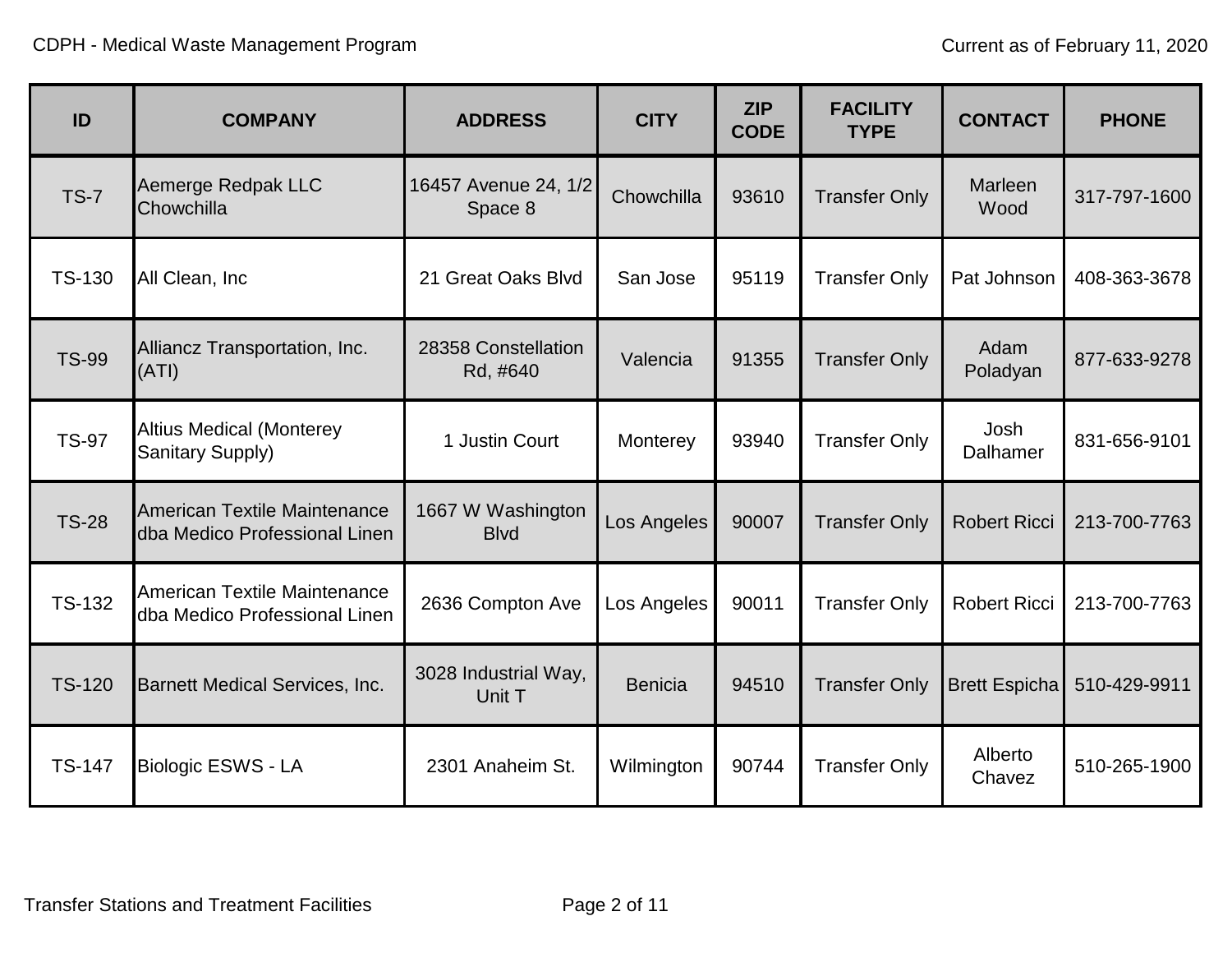| ID            | <b>COMPANY</b>                                                            | <b>ADDRESS</b>       | <b>CITY</b>        | <b>ZIP</b><br><b>CODE</b> | <b>FACILITY</b><br><b>TYPE</b> | <b>CONTACT</b>           | <b>PHONE</b>           |
|---------------|---------------------------------------------------------------------------|----------------------|--------------------|---------------------------|--------------------------------|--------------------------|------------------------|
| <b>TS-110</b> | Biomedical Waste Disposal,<br>lnc.                                        | 13418 Wyandotte St.  | N. Hollywood       | 91605                     | <b>Transfer Only</b>           | <b>Alik</b><br>Ghazaryan | 818-446-2334           |
| <b>TS-133</b> | <b>Biomedical Waste Disposal,</b><br>Inc. - Merced                        | 116 Heron Way, Ste F | Merced             | 95341                     | <b>Transfer Only</b>           | <b>Alik</b><br>Ghazaryan | 818-446-2334           |
| <b>TS-126</b> | <b>Bio Waste Resources, LLC</b>                                           | 2237 Third St        | Eureka             | 95501                     | <b>Transfer Only</b>           | <b>Kyle Visser</b>       | 707-445-0500           |
| <b>TS-52</b>  | <b>Clean Harbors Environmental</b><br>Services, Inc. - San Diego          | 3495 Kurtz St        | San Diego          | 92110                     | <b>Transfer Only</b>           | Ho Kim                   | 408-441-0962<br>ext 26 |
| <b>TS 141</b> | <b>Clean Harbors Environmental</b><br>Services, Inc. - West<br>Sacramento | 1745 Cebrian St      | West<br>Sacramento | 95691                     | <b>Transfer Only</b>           | <b>Kevin Davis</b>       | 916-712-4593           |
| <b>TS-51</b>  | Clean Harbors San Jose, LLC                                               | 1021 Berryessa Rd    | San Jose           | 95112                     | <b>Transfer Only</b>           | William<br><b>Bluhm</b>  | 408-529-9652           |
| <b>TS-72</b>  | Clean Harbors Wilmington, LLC                                             | 1737 E Denni St      | Wilmington         | 90744                     | <b>Transfer Only</b>           | Joe<br>Christopher       | 310-835-9998           |
| <b>TS-124</b> | Daniels Sharpsmart, Inc.                                                  | 5337 Luce Avenue     | <b>McClellan</b>   | 95652                     | <b>Transfer Only</b>           | Russell<br>Daniel        | 559-834-6252           |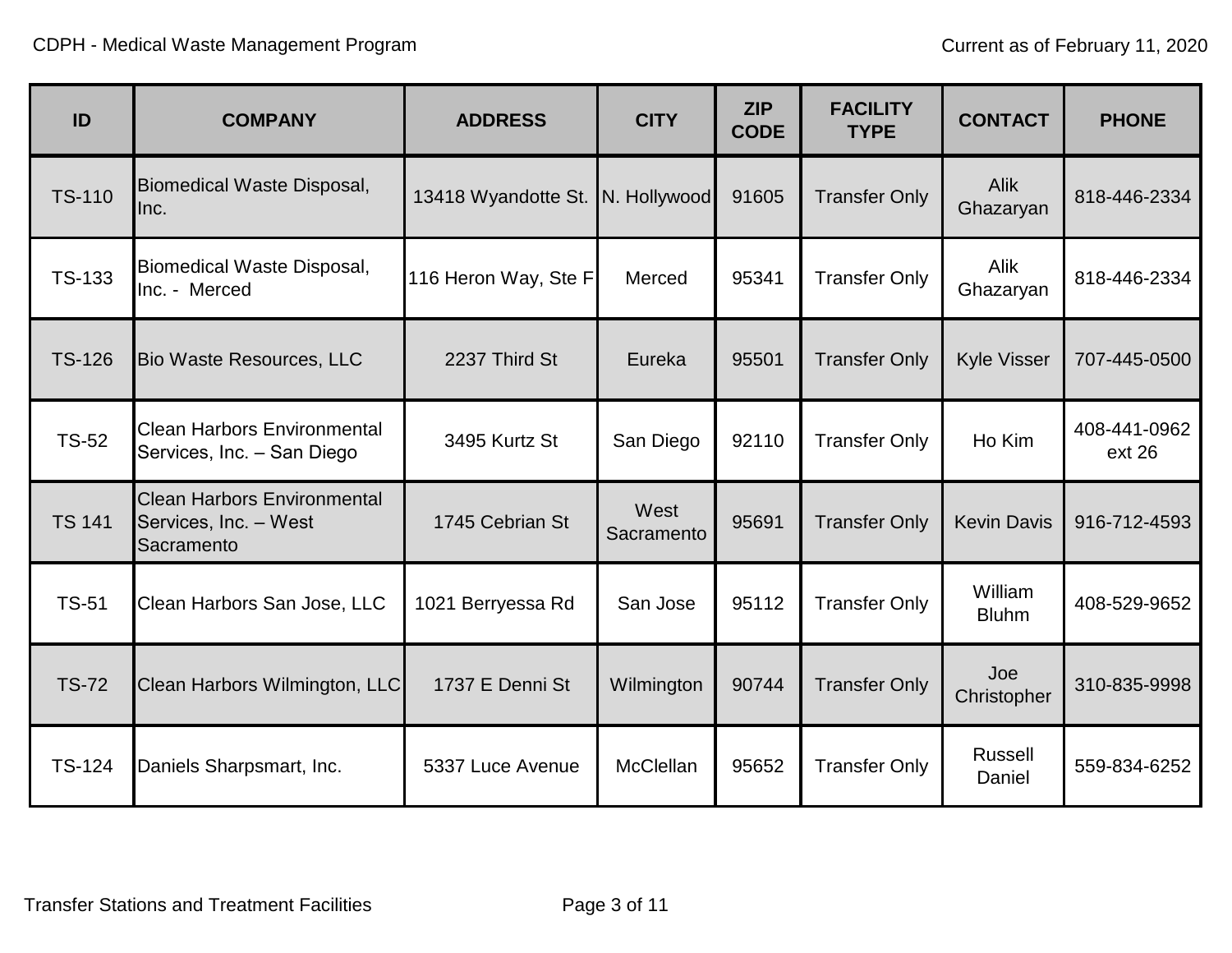| ID            | <b>COMPANY</b>                           | <b>ADDRESS</b>            | <b>CITY</b>      | <b>ZIP</b><br><b>CODE</b> | <b>FACILITY</b><br><b>TYPE</b> | <b>CONTACT</b>            | <b>PHONE</b> |
|---------------|------------------------------------------|---------------------------|------------------|---------------------------|--------------------------------|---------------------------|--------------|
| <b>TS-125</b> | Daniels Sharpsmart, Inc.                 | 3670 Enterprise Ave       | Hayward          | 94545                     | <b>Transfer Only</b>           | <b>Russell</b><br>Daniel  | 559-834-6252 |
| <b>TS-25</b>  | <b>Eco Compliance Corporation</b>        | 3180 Industrial Ave       | <b>Yuba City</b> | 95993                     | <b>Transfer Only</b>           | <b>Greg Lopez</b>         | 855-525-2005 |
| <b>TS-133</b> | <b>EcoMedical Waste Disposal</b>         | 1749 Alamer Way           | Fortuna          | 95540                     | <b>Transfer Only</b>           | <b>Corey Fitze</b>        | 707-498-7955 |
| $TS-3$        | Efficient X-Ray, Inc.                    | 9650 Topanga<br>Canyon PI | Chatsworth       | 91311                     | <b>Transfer Only</b>           | <b>Timothy Gray</b>       | 818-882-8897 |
| <b>TS-74</b>  | <b>Emergency Response Crime</b><br>Scene | 220 Kruse Ave             | Monrovia         | 91016                     | <b>Transfer Only</b>           | <b>Ben Mihm</b>           | 866-305-9001 |
| TS-113        | Environmental Logistics, Inc.            | 3200 Depot Rd             | Hayward          | 94545                     | <b>Transfer Only</b>           | <b>Chris Whitt</b>        | 510-670-9901 |
| <b>TS-137</b> | Ingenium Group, LLC -<br>Escondido       | 955 W Mission Ave         | Escondido        | 92029                     | <b>Transfer Only</b>           | <b>Scott</b><br>Rendleman | 760-745-8780 |
| $TS-1$        | Ingenium Group, LLC - Milpitas           | 893 Ames Ave              | <b>Milpitas</b>  | 95035                     | <b>Transfer Only</b>           | Scott<br>Rendleman        | 408-885-9575 |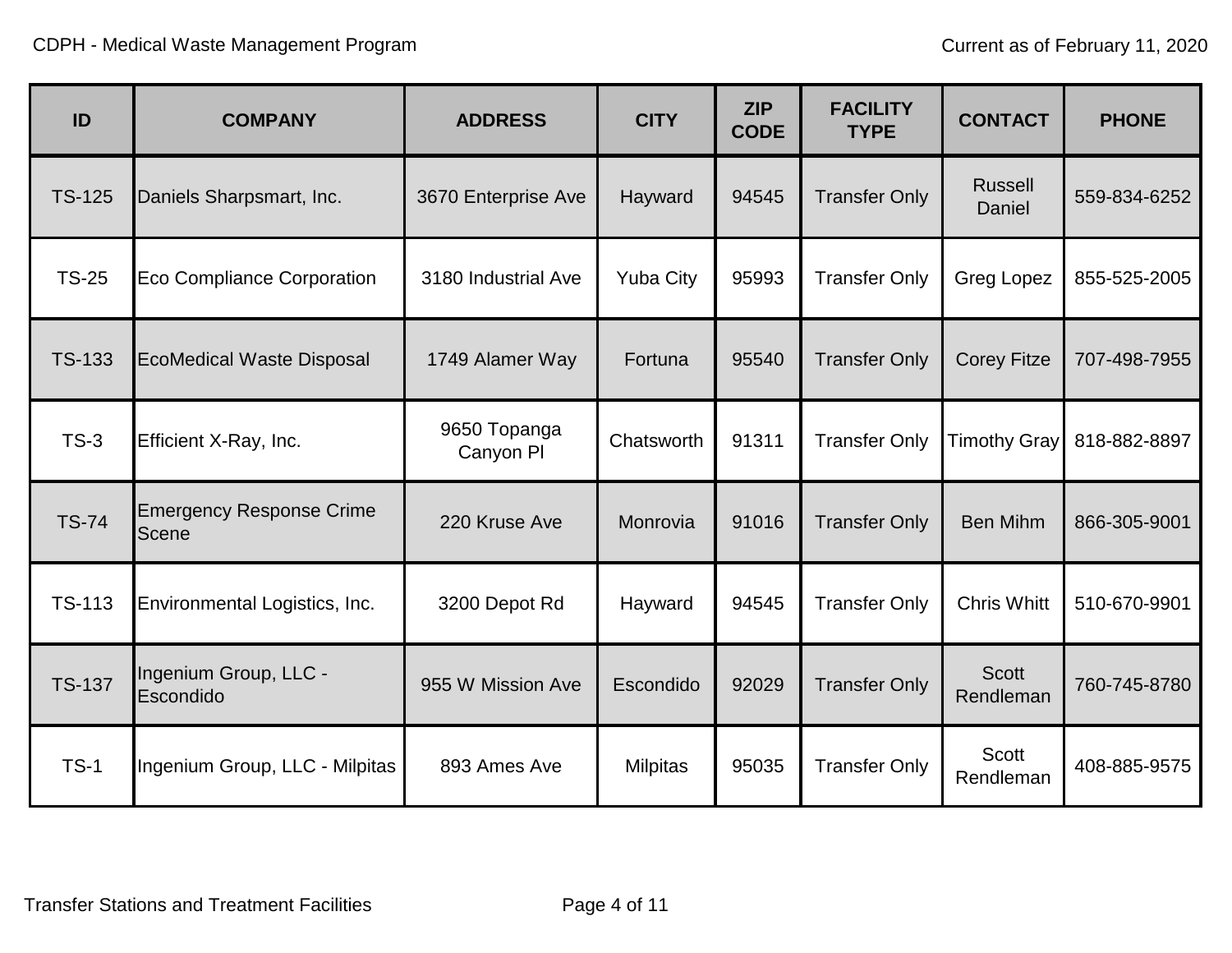| ID            | <b>COMPANY</b>                        | <b>ADDRESS</b>                        | <b>CITY</b> | <b>ZIP</b><br><b>CODE</b> | <b>FACILITY</b><br><b>TYPE</b> | <b>CONTACT</b>              | <b>PHONE</b> |
|---------------|---------------------------------------|---------------------------------------|-------------|---------------------------|--------------------------------|-----------------------------|--------------|
| <b>TS-139</b> | Ingenium Group, LLC -<br>Sacramento   | 6063 Foodlink St                      | Sacramento  | 95828                     | <b>Transfer Only</b>           | <b>Scott</b><br>Rendleman   | 916-668-6798 |
| $TS-6$        | <b>Koefran Industries</b>             | 11350 Kiefer Blvd                     | Sacramento  | 95830                     | <b>Transfer Only</b>           | <b>Stan Lawlor</b>          | 916-361-0911 |
| <b>TS-134</b> | MediWaste Disposal, LLC               | 23575 Cabot Blvd Ste<br>207           | Hayward     | 94545                     | <b>Transfer Only</b>           | Ryan<br>Oganesian           | 855-449-6334 |
| <b>TS-129</b> | <b>Med Trust</b>                      | 7250 Bandini Blvd,<br><b>Unit 111</b> | Commerce    | 90040                     | <b>Transfer Only</b>           | <b>Bill Weiss</b>           | 323-597-1234 |
| <b>TS-122</b> | MedWaste Management, LLC -<br>Hayward | 2209 American Ave,<br>#6              | Hayward     | 94545                     | <b>Transfer Only</b>           | Alexander<br><b>Malcolm</b> | 866-254-5105 |
| <b>TS-131</b> | MedWaste Management, LLC -<br>Lynwood | 11420 S Alameda St,<br>#3             | Lynwood     | 90262                     | <b>Transfer Only</b>           | Chiam<br>Rechnitz           | 323-244-3014 |
| <b>TS-128</b> | Med-Waste Systems, LLC                | 2261 Palma Dr, Unit 5                 | Ventura     | 93003                     | <b>Transfer Only</b>           | Tiffany<br><b>Bradley</b>   | 818-998-5533 |
| <b>TS-36</b>  | <b>Patterson Dental Supply</b>        | 13208 Estrella Ave,<br>#F             | Gardena     | 90248                     | <b>Transfer Only</b>           | Paul<br>Guggenheim          | 310-426-3100 |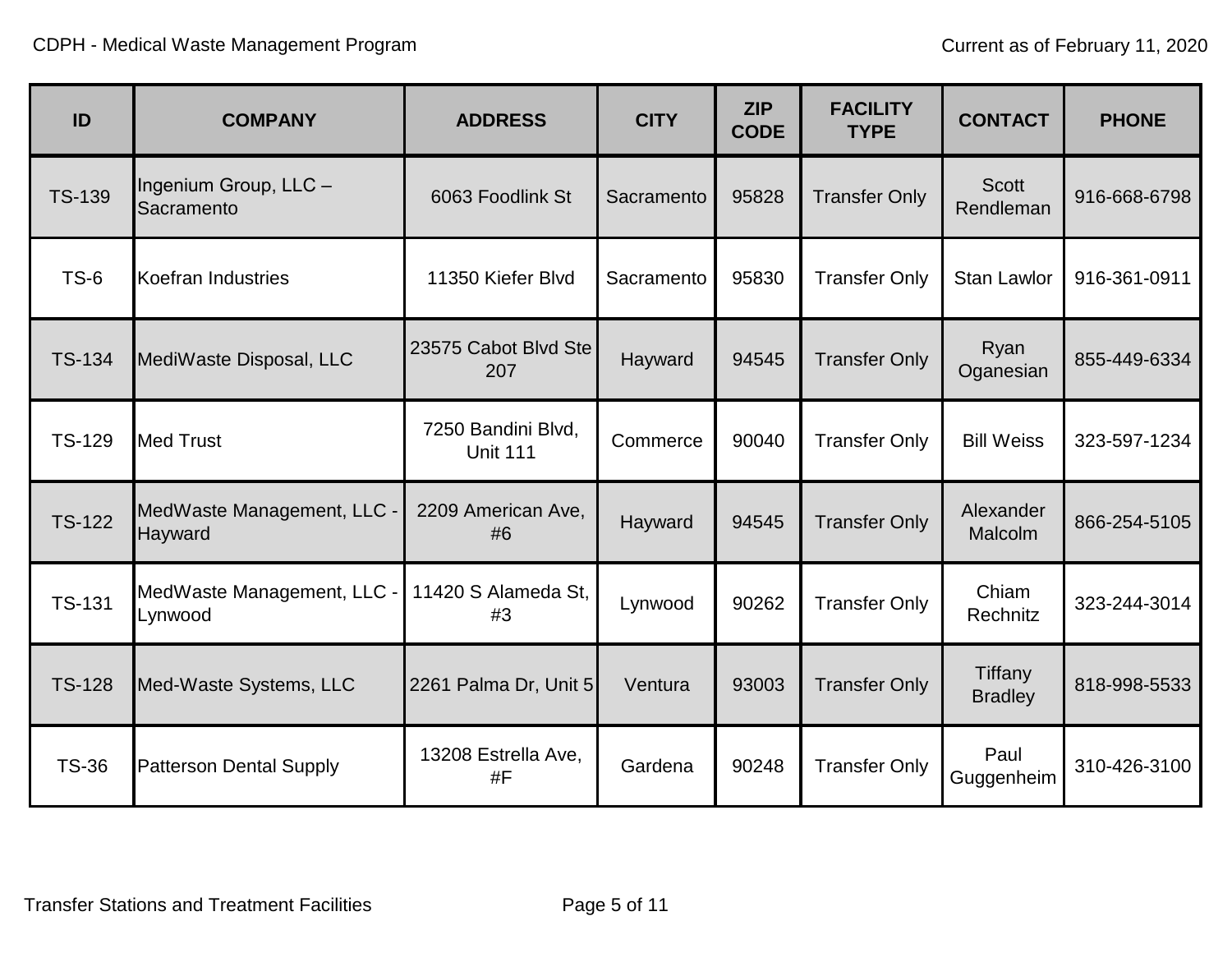| ID            | <b>COMPANY</b>                         | <b>ADDRESS</b>                       | <b>CITY</b>                    | <b>ZIP</b><br><b>CODE</b> | <b>FACILITY</b><br><b>TYPE</b> | <b>CONTACT</b>            | <b>PHONE</b> |
|---------------|----------------------------------------|--------------------------------------|--------------------------------|---------------------------|--------------------------------|---------------------------|--------------|
| <b>TS-39</b>  | <b>PESCO</b>                           | PO Box 231037                        | Sacramento                     | 95823                     | <b>Transfer Only</b>           | Donald L.<br>Luthringer   | 916-971-8150 |
| <b>TS-116</b> | Photo Waste Recycling Co. Inc.         | 2980 Kerner Blvd, Ste<br>С           | San Rafael                     | 94901                     | <b>Transfer Only</b>           | <b>Curtis Asano</b>       | 415-459-8807 |
| <b>TS-5</b>   | <b>PRIMA Waste Management Incl</b>     | 12401 Woodruff Ave,<br><b>Ste 10</b> | Downey                         | 90241                     | <b>Transfer Only</b>           | Fernando<br>Vasquez       | 562-246-1250 |
| <b>TS-33</b>  | Safety-Kleen Systems, Inc.             | 2170 S Yale St                       | Santa Ana                      | 92074                     | <b>Transfer Only</b>           | Jamie<br>Moreno           | 714-429-4356 |
| <b>TS-11</b>  | <b>SSO Medical Waste</b><br>Management | 4263 Birch St                        | <b>Newport</b><br><b>Beach</b> | 92660                     | <b>Transfer Only</b>           | <b>Jeff</b><br>Katcherian | 949-756-9090 |
| <b>TS-114</b> | <b>Stericycle Alameda County</b>       | 30542 San Antonio St                 | Hayward                        | 94544                     | <b>Transfer Only</b>           | Joel Ochoa                | 510-471-0920 |
| <b>TS-54</b>  | <b>Stericycle Fontana</b>              | 15610 Boyle Ave                      | Fontana                        | 92336                     | <b>Transfer Only</b>           | Cesar<br>Hernandez        | 559-834-5850 |
| <b>TS-104</b> | <b>Stericycle Lake County</b>          | 3838 Hill Rd                         | Lakeport                       | 95453                     | <b>Transfer Only</b>           | Darren Puett              | 530-755-0585 |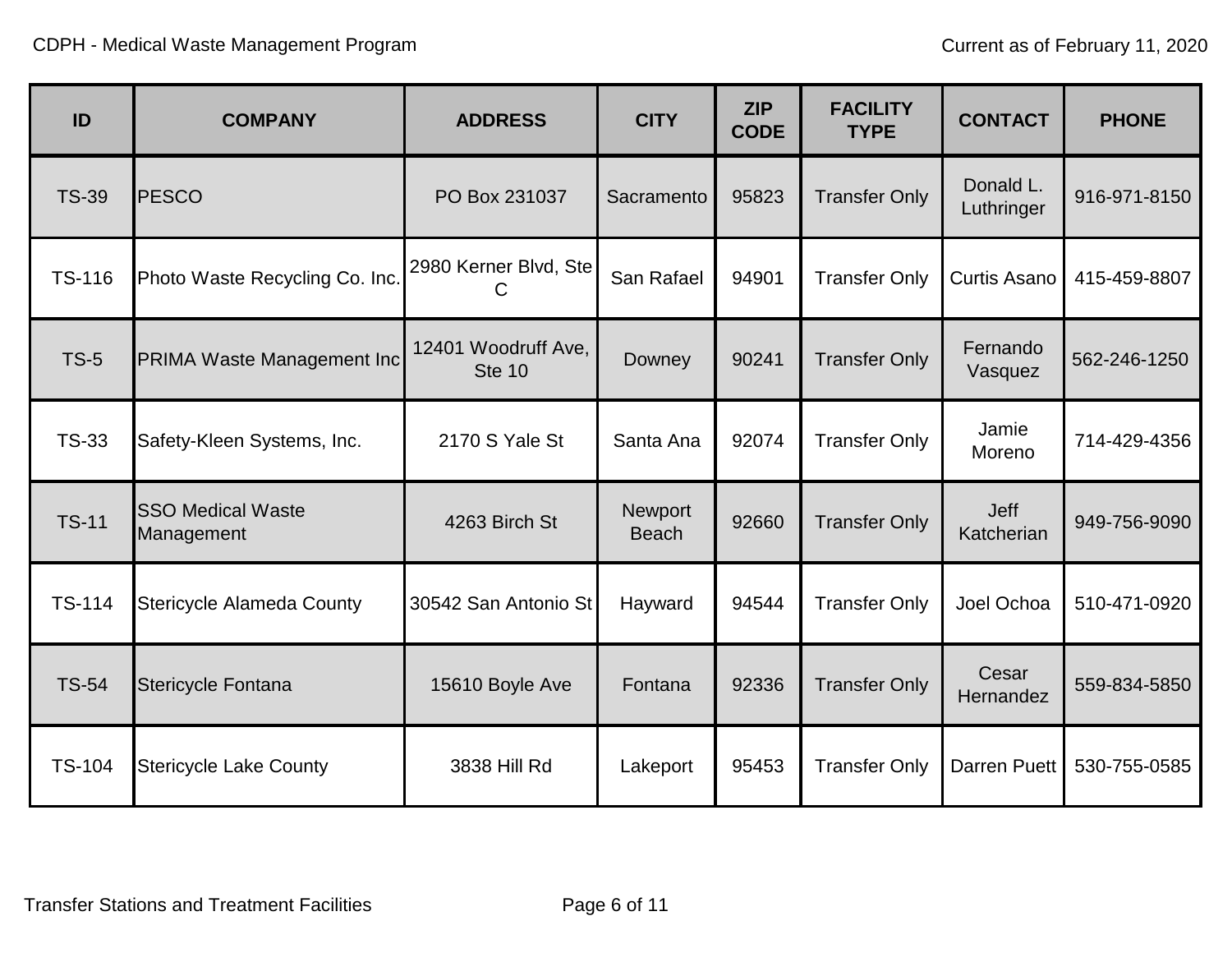| ID            | <b>COMPANY</b>                                        | <b>ADDRESS</b>                   | <b>CITY</b>          | <b>ZIP</b><br><b>CODE</b> | <b>FACILITY</b><br><b>TYPE</b> | <b>CONTACT</b>      | <b>PHONE</b> |
|---------------|-------------------------------------------------------|----------------------------------|----------------------|---------------------------|--------------------------------|---------------------|--------------|
| <b>TS-79</b>  | <b>Stericycle McKinleyville</b>                       | 3561 Boeing Ave                  | <b>McKinleyville</b> | 95519                     | <b>Transfer Only</b>           | Darren Puett        | 707-839-5544 |
| <b>TS-23</b>  | Stericycle Rancho Cordova                             | 11875 White Rock Rd              | Rancho<br>Cordova    | 95670                     | <b>Transfer Only</b>           | Darren Puett        | 916-631-0600 |
| <b>TS-65</b>  | <b>Stericycle Redding</b>                             | 4900 Mountain Lakes<br>Blvd, B-4 | Redding              | 96003                     | <b>Transfer Only</b>           | Darren Puett        | 510-418-2514 |
| <b>TS-111</b> | <b>Stericycle San Diego County</b>                    | 9855 Distribution Ave.<br>#110   | San Diego            | 92121                     | <b>Transfer Only</b>           | <b>Ruben Ruiz</b>   | 898-229-1860 |
| <b>TS-109</b> | <b>Stericycle Specialty Waste</b><br><b>Solutions</b> | 189 Stauffer Blvd                | San Jose             | 95125                     | <b>Transfer Only</b>           | <b>Isaisas Lona</b> | 408-295-0600 |
| <b>TS-138</b> | Trilogy MedWaste West LLC -<br>Lodi                   | 1024 Industrial Way,<br>Suite H  | Lodi                 | 95240                     | <b>Transfer Only</b>           | Selena Locke        | 510-250-0911 |
| <b>TS-29</b>  | Ventura Waste Mgt. (Haz-Med,<br>lnc)                  | 245 Quail Court                  | Santa Paula          | 93060                     | <b>Transfer Only</b>           | Roberta<br>Muntzel  | 805-647-2541 |
| <b>TS-44</b>  | <b>Veolia ES Technical Solutions,</b><br>LLC (Azusa)  | 107 S Motor Ave                  | Azusa                | 91702                     | <b>Transfer Only</b>           | Ron Daerr           | 626-815-2258 |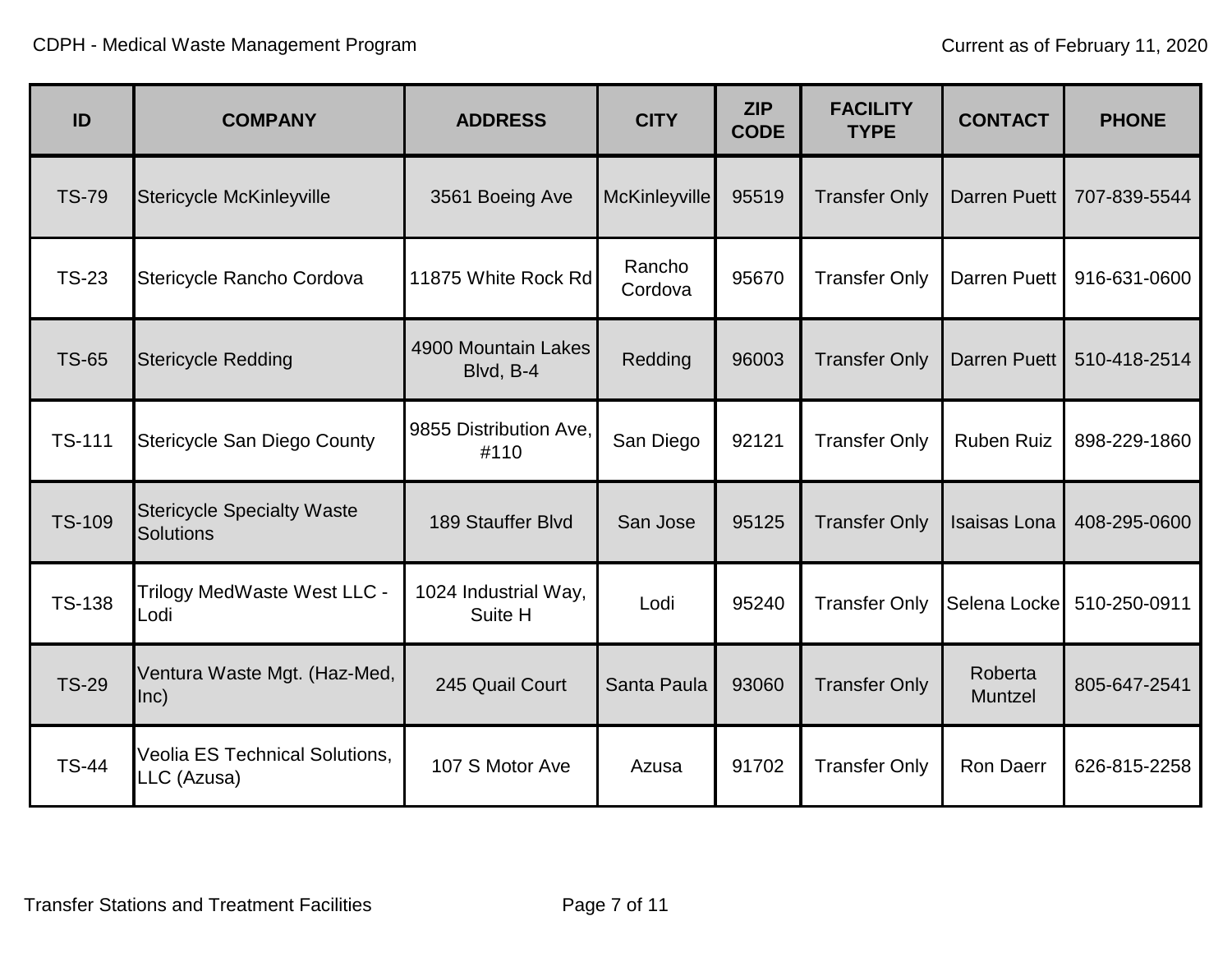| ID              | <b>COMPANY</b>                                           | <b>ADDRESS</b>                                                         | <b>CITY</b> | <b>ZIP</b><br><b>CODE</b> | <b>FACILITY</b><br><b>TYPE</b>                       | <b>CONTACT</b>        | <b>PHONE</b> |
|-----------------|----------------------------------------------------------|------------------------------------------------------------------------|-------------|---------------------------|------------------------------------------------------|-----------------------|--------------|
| <b>TS-41</b>    | <b>Veolia ES Technical Solutions,</b><br>LLC (Fremont)   | 3797 Spinnaker Court                                                   | Fremont     | 94538                     | <b>Transfer Only</b>                                 | <b>Bret Kyle</b>      | 510-875-3666 |
| <b>TS-69</b>    | <b>Veolia ES Technical Solutions,</b><br>LLC (San Diego) | 9530 Candida St                                                        | San Diego   | 92126                     | <b>Transfer Only</b>                                 | Michael<br>Nishimura  | 858-244-0486 |
| <b>TS-30</b>    | <b>Waste Abatement Resources</b>                         | 5054 Peabody Rd                                                        | Fairfield   | 94533                     | <b>Transfer Only</b>                                 | Dan Harberts          | 707-437-2222 |
| <b>TS-68</b>    | <b>WCM Waste &amp; Compliance</b>                        | 6054 Corte Del Cedro                                                   | Carlsbad    | 92011                     | <b>Transfer Only</b>                                 | Jim Panigall          | 760-930-9101 |
| <b>TS-101</b>   | <b>WM Curbside, LLC</b>                                  | 500 S Jefferson St.                                                    | Placentia   | 92870                     | <b>Transfer Only</b>                                 | William<br>Anderson   | 888-449-3733 |
| <b>TS-73</b>    | <b>WM Healthcare Solutions -</b><br>Escondido            | 1996 Don Lee Place,<br>#C                                              | Escondido   | 92029                     | <b>Transfer Only</b>                                 | Renaldo<br>Rossignoli | 760-489-5009 |
|                 |                                                          | <b>MEDICAL WASTE TRANSFER STATION and TREATMENT FACILITIES (TSOST)</b> |             |                           |                                                      |                       |              |
| ID              | <b>COMPANY</b>                                           | <b>ADDRESS</b>                                                         | <b>CITY</b> | <b>ZIP</b><br><b>CODE</b> | <b>TREATMENT</b><br><b>TYPE</b>                      | <b>CONTACT</b>        | <b>PHONE</b> |
| <b>TSOST-66</b> | <b>Advanced Chemical Transport,</b><br>Inc.- Escondido   | 2010 Mission Rd                                                        | Escondido   | 92027                     | <b>Sanitec</b><br>(Red Bag,<br>Sharps,<br>Pathology) | Jeff Ruhl             | 760-489-5600 |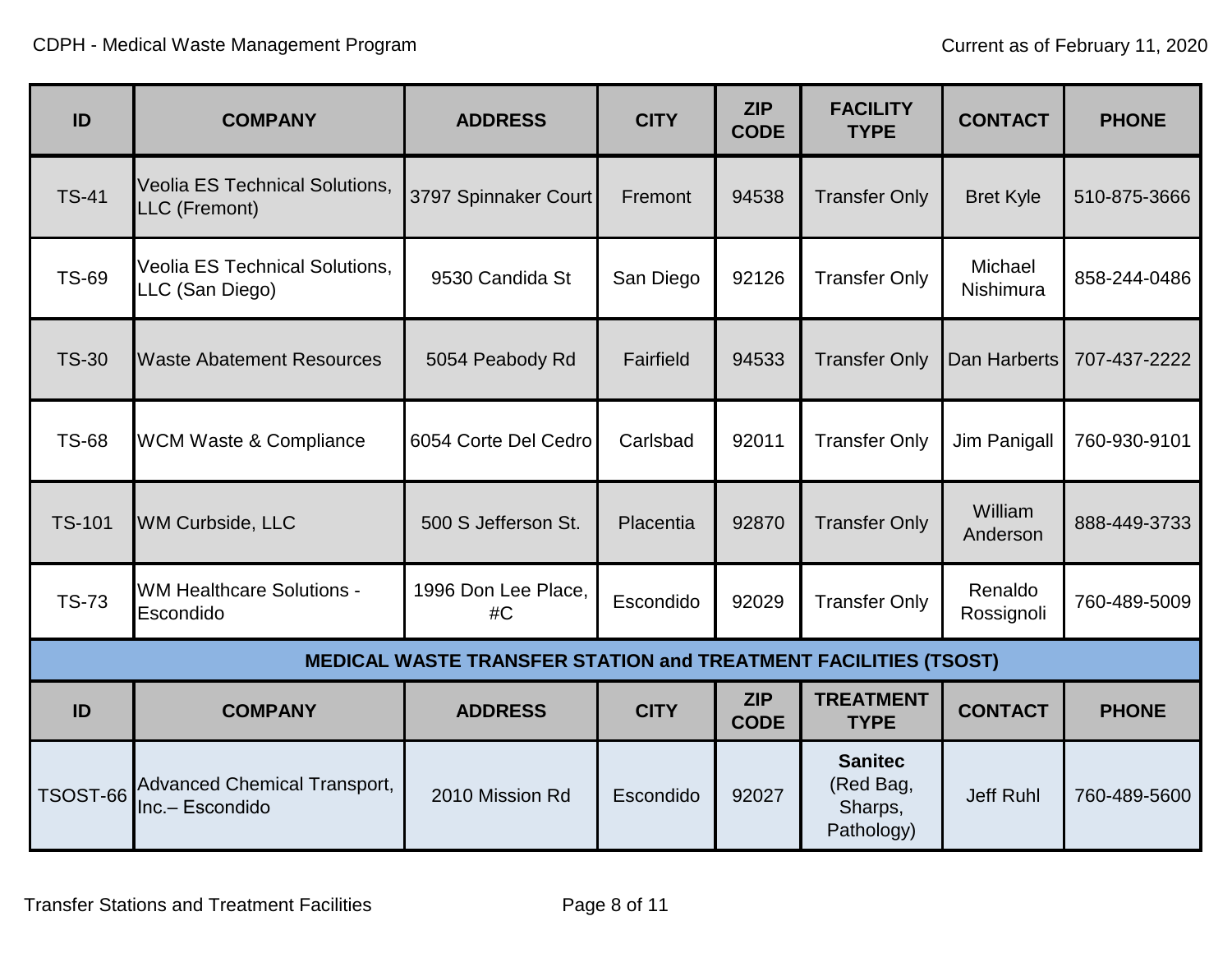| ID               | <b>COMPANY</b>                                             | <b>ADDRESS</b>       | <b>CITY</b> | <b>ZIP</b><br><b>CODE</b> | <b>FACILITY</b><br><b>TYPE</b>                                                 | <b>CONTACT</b>           | <b>PHONE</b> |
|------------------|------------------------------------------------------------|----------------------|-------------|---------------------------|--------------------------------------------------------------------------------|--------------------------|--------------|
| <b>TSOST-135</b> | <b>Aemerge RedPak Services</b><br>Southern California, LLC | 9600 E St            | Hesperia    | 92345                     | <b>Pyrolysis</b><br>(All medical<br>waste types)                               | Marleen<br>Wood          | 760-524-6369 |
|                  | <b>TSOST-106 Barnett Medical Services, Inc.</b>            | 112 Spenker Rd       | Modesto     | 95206                     | <b>Autoclave</b>                                                               | Richard<br>Espicha       | 510-429-9911 |
| <b>TSOST-127</b> | BioLogic Env. Services &<br><b>Waste Solutions</b>         | 23490 Connecticut St | Hayward     | 94545                     | <b>Autoclave</b>                                                               | Alberto<br>Chavez        | 510-265-1900 |
|                  | TSOST-55 Daniels Sharpsmart, Inc.                          | 4144 E Therese Ave   | Fresno      | 93721                     | <b>Autoclave</b>                                                               | <b>Russell</b><br>Daniel | 559-834-6252 |
|                  | <b>TSOST-89 Healthwise Services</b>                        | 4800 E. Lincoln Ave  | Fowler      | 93625                     | <b>Autoclave &amp;</b><br><b>Sanitec</b><br>(Red Bag,<br>Sharps,<br>Pathology) | Mike Mohoff              | 559-834-3333 |
| <b>TSOST-85</b>  | <b>Medical Environmental</b><br>Technologies, LLC (MET)    | 1463 Fayette St      | El Cajon    | 92020                     | <b>Autoclave</b>                                                               | Rob<br>Trabucco          | 619-448-2000 |
| TSOST-9          | <b>Medical Waste Environmental</b><br>Engineers (MWEE)     | 702-B S Depot Rd     | Santa Maria | 93454                     | <b>Autoclave</b>                                                               | Kimberlee<br>Higa        | 805-925-6633 |
|                  | <b>TSOST-94 Medical Waste Services, LLC</b>                | 7321 Quimby St       | Paramount   | 90723                     | <b>Autoclave &amp;</b><br><b>Pyrolysis</b><br>(All medical<br>waste types)     | <b>Terry Shain</b>       | 800-795-0993 |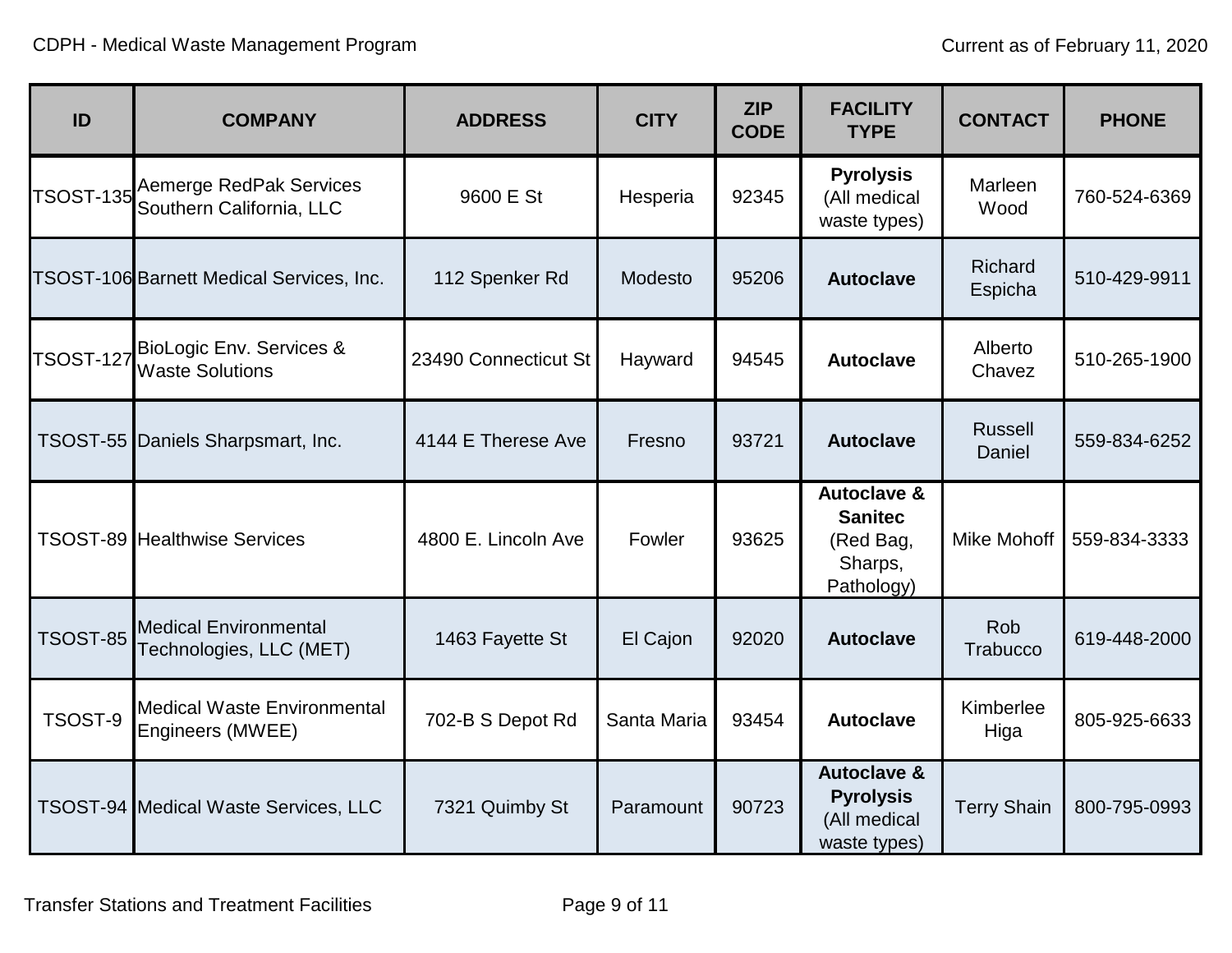| ID              | <b>COMPANY</b>                                | <b>ADDRESS</b>              | <b>CITY</b>      | <b>ZIP</b><br><b>CODE</b> | <b>FACILITY</b><br><b>TYPE</b>            | <b>CONTACT</b>           | <b>PHONE</b>           |
|-----------------|-----------------------------------------------|-----------------------------|------------------|---------------------------|-------------------------------------------|--------------------------|------------------------|
|                 | TSOST-136 MediWaste Disposal, LLC             | 235 Deininger Cir           | Corona           | 92880                     | <b>Autoclave</b>                          | Ryan<br>Oganesian        | 855-449-6334           |
|                 | TSOST-140 MedWaste Services, LLC              | 24422 S Main St, Ste<br>507 | Carson           | 90745                     | <b>MicroWaste</b><br>(Red Bag,<br>Sharps) | Sandy Moon               | 844-772-7599,<br>ext 1 |
| <b>TSOST-10</b> | <b>SSO Medical Waste</b><br>Management        | 8101 Monroe Ave             | Stanton          | 90680                     | <b>Autoclave</b>                          | George<br>Katcherian     | 949-756-9090           |
|                 | TSOST-22 Stericycle Fresno                    | 4134 W Swift Ave            | Fresno           | 93722                     | <b>Autoclave</b>                          | Dave<br>Williams         | 559-275-0992           |
|                 | TSOST-83 Stericycle San Benito County         | 1551 Shelton Dr             | Hollister        | 95023                     | <b>Autoclave</b>                          | Jim<br><b>Kedwards</b>   | 831-630-1098           |
|                 | TSOST-26 Stericycle Vernon (North)            | 2775 East 26th St           | Vernon           | 90023                     | <b>Autoclave</b>                          | Jerry Jordan             | 323-362-3000           |
|                 | TSOST-80 Stericycle Yuba City                 | 1612 Starr Dr               | <b>Yuba City</b> | 95993                     | <b>Autoclave</b>                          | <b>Darren Puett</b>      | 530-755-0585           |
| <b>TSOST-27</b> | <b>Thermal Combustion</b><br>Innovators (TCI) | 241 W Laurel St.            | Colton           | 92324                     | <b>Autoclave</b>                          | <b>Thomas</b><br>Hayward | 909-370-0730           |